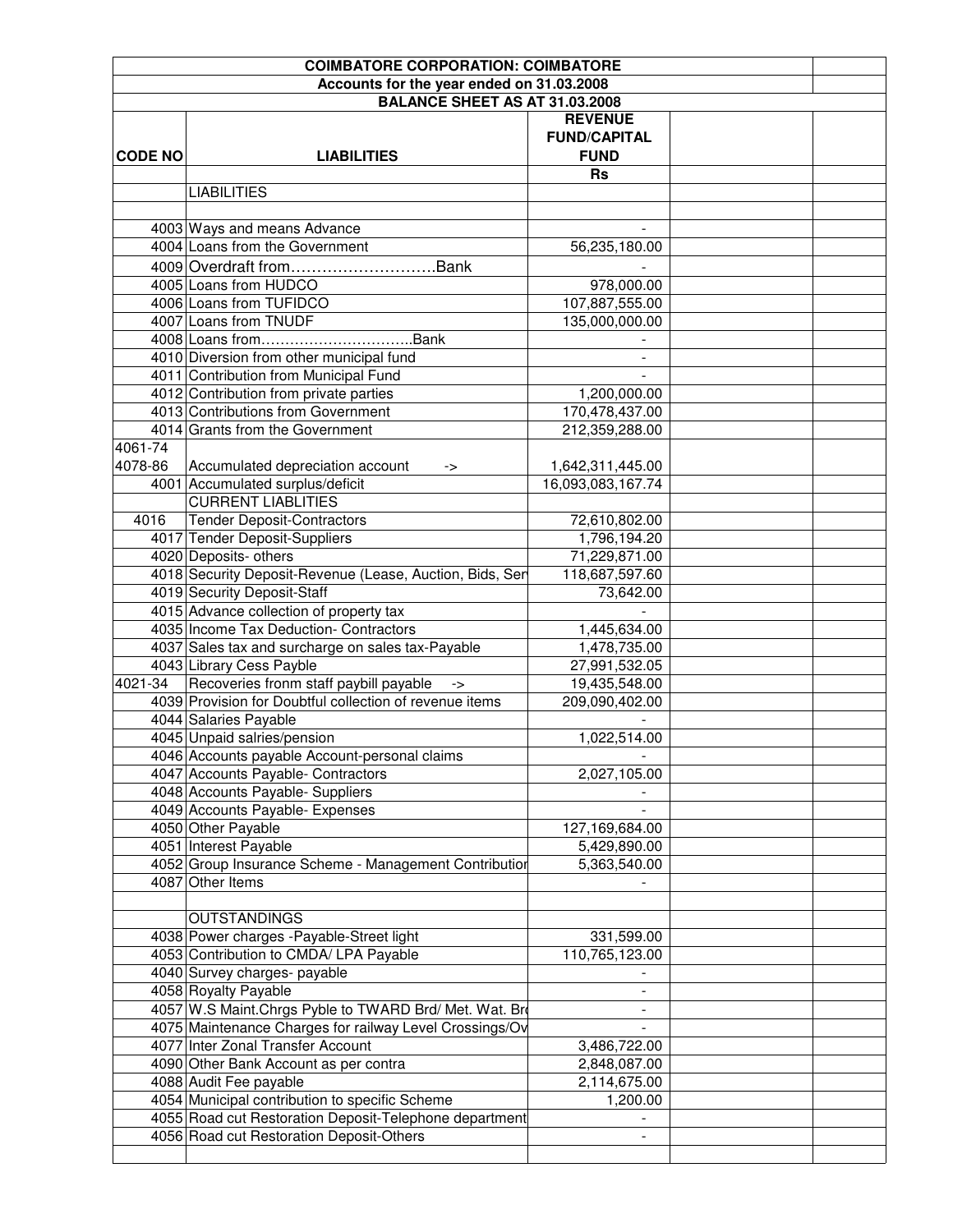| ┒∟ | $\sim$<br>ົ<br>c<br>nn<br>``<br>.<br>. ت |  |
|----|------------------------------------------|--|
|    |                                          |  |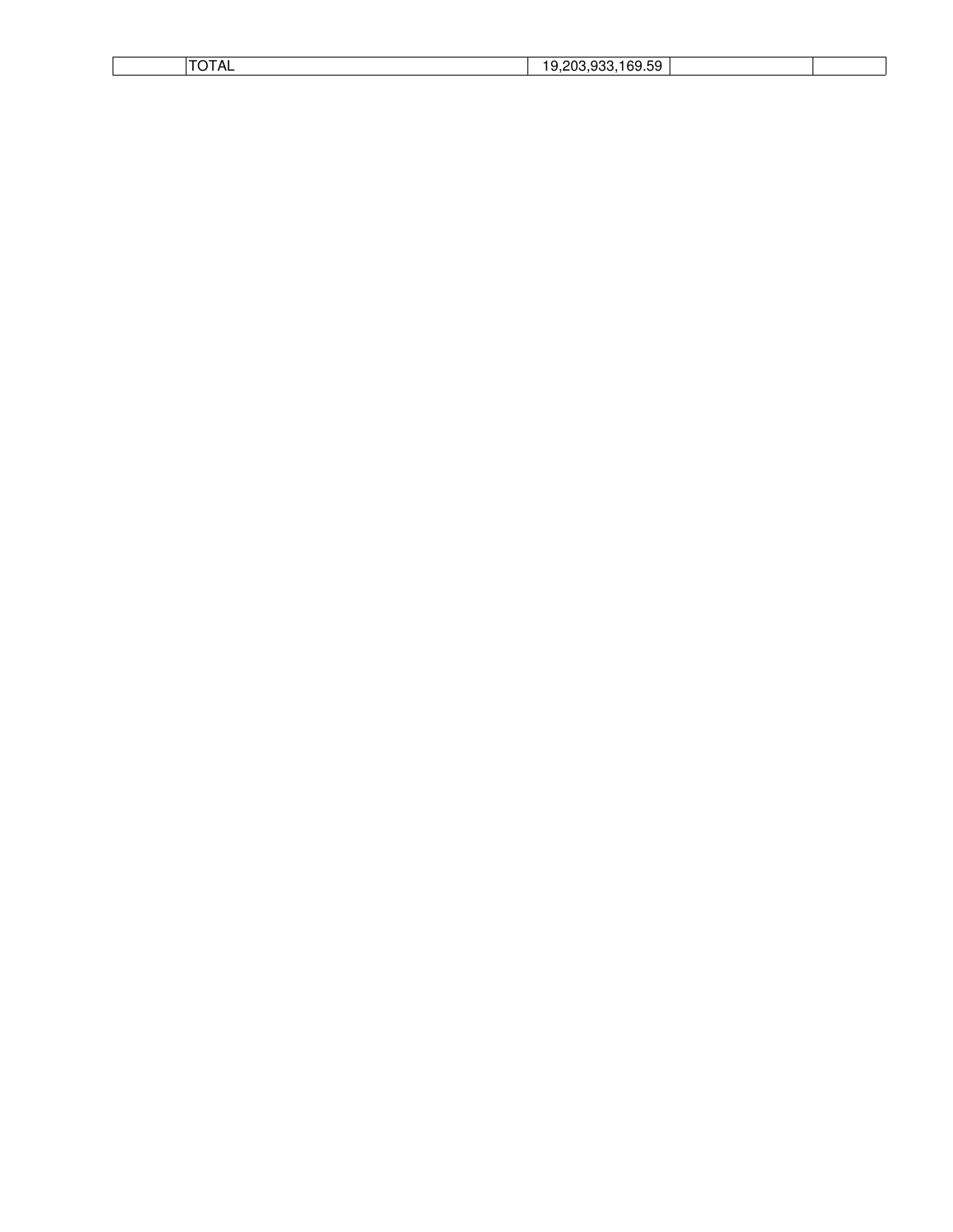|                | <b>COIMBATORE CORPORATION: COIMBATORE</b>                    |                          |  |
|----------------|--------------------------------------------------------------|--------------------------|--|
|                | Accounts for the year ended on 31.03.2008                    |                          |  |
|                | <b>BALANCE SHEET AS AT 31.03.2008</b>                        |                          |  |
|                |                                                              | <b>REVENUE</b>           |  |
|                |                                                              | <b>FUND/CAPITAL</b>      |  |
| <b>CODE NO</b> | <b>ASSETS</b>                                                | <b>FUND</b>              |  |
|                |                                                              | <b>Rs</b>                |  |
|                | <b>FIXED ASSETS</b>                                          |                          |  |
|                |                                                              |                          |  |
|                | 3101 Land-Gross Block                                        | 13,712,223,947.00        |  |
|                | 3102 Buildings-Gross Block                                   | 741,509,155.00           |  |
|                | 3103 Sub-ways and causeways-Gross Block                      | 1,384,641.00             |  |
|                | 3104 Bridges and Flyovers- Gross Block                       | 16,420,236.00            |  |
|                | 3113 Roads and Pavements- Concrete- Gross Block              | 174,138,793.00           |  |
|                | 3114 Roads and Pavements- Black Topped- Gross Block          | 1,235,697,328.27         |  |
|                | 3115 Roads and Pavements- Others- Gross Block                | 5,080,783.00             |  |
|                | 3105 Strom water Drains, Open Drains and Culverts- Gros      | 430,110,404.00           |  |
|                | 3106 Heavy Vehicles--Gross Block                             | 5,877,886.00             |  |
|                | 3107 Light Vehicles- Gross Block                             | 9,310,215.00             |  |
|                | 3108 Other Vehicles- Gross Block                             | 35,283,150.00            |  |
|                | 3109 Furniture, Fixtures and Office Equipments- Gross Blo    | 20,411,929.00            |  |
|                | 3110 Electrical Installations-Lamps- Light Fittings _Gross B | 209,696,045.96           |  |
|                | 3111 Electrical Installations- Others- Gross Block           | 21,799,708.00            |  |
|                | 3112 Plant And Machineries- Gross Block                      | 28,761,818.00            |  |
|                | 3116 Instruments and Equipments in Hospitals, Dispensari     | 5,043,891.00             |  |
|                | 3117 Tools and Plant- Gross Block- Gross Block               | 1,739,131.00             |  |
|                | 3118 Public Fountain                                         |                          |  |
|                | 3121 Projects-in--Progress Account                           | 99,244,017.00            |  |
|                | 3122 Projects-in--Progress Account- Government Grants        | 4,044,340.00             |  |
|                | 3132 Water Supply Head Works, OHT etc., and Water Sup        |                          |  |
|                | 3133 Drains and Sewerage pipes, cobduits, channels etc.,     | $\overline{\phantom{a}}$ |  |
|                | 3134 Ground water wells/ Deep Bore-wells                     |                          |  |
|                | 3135 Hand pumps- India Mark II                               |                          |  |
|                | 3136 Reservoirs                                              |                          |  |
|                | 3138 Other Items                                             |                          |  |
|                | 3137 Sullage water removal Tankers                           |                          |  |
|                | 3149 Drainage Fees From Building Flat Promoters.             |                          |  |
| 3085           | 0                                                            | 419,192.00               |  |
|                | <b>CURRENT ASSETS</b>                                        |                          |  |
|                | 3001 Specific Stock Account                                  | 2,701,140.00             |  |
|                | 3002 Property Tax Recoverable-Current                        | 36,676,853.50            |  |
|                | 3003 Property Tax Recoverable-Arrears                        | 211,300,367.45           |  |
|                | 3004 Property Atx Collection suspense Account                |                          |  |
|                | 3005 Professsional Tax Recoverable -current                  |                          |  |
|                | 3006 Professsional Tax Recoverable - Arrears                 | 76,967,088.59            |  |
|                | Other Tax recoverable-Current                                |                          |  |
|                | 3008 Other Tax recoverable-Arrears                           |                          |  |
|                | 3009 Licence Fees and Other Fees Recoverable -Current        |                          |  |
|                | 3010 Licence Fees and Other Fees Recoverable -A              |                          |  |
|                | 3011 Lease Amount Recoverable Current                        | 21,719,677.00            |  |
|                | 3012 Lease Amount Recoverable Current                        | 45,217,139.00            |  |
|                | 3015 Water Charges Recoverable-Arrear                        |                          |  |
|                | 3016 Educational Rax Receivable-Current                      |                          |  |
|                | 3017 Rent on Builldings-Recoverable-Current                  | 4,138,469.50             |  |
|                | 3018 Rent on Builldings-Recoverable-Arrears                  | 24,124,699.05            |  |
|                | 3024 Cost on sale of Land/ Building-Recoverable              | 20,324,617.00            |  |
|                | 3025 Interest Accrued on Fixed Deposit/Dividend due on S     | 379,294.00               |  |
|                | 3023 Specific Grant Receivable                               | 371,577,997.00           |  |
|                | 3026 Road Cut Restoration-Telephone Department=Recov         |                          |  |
|                | 3027 Road Cut Restoration-Others=Recoverable                 |                          |  |
|                | 3021 Accounts Receivable-Sale of Properties                  | $\overline{\phantom{a}}$ |  |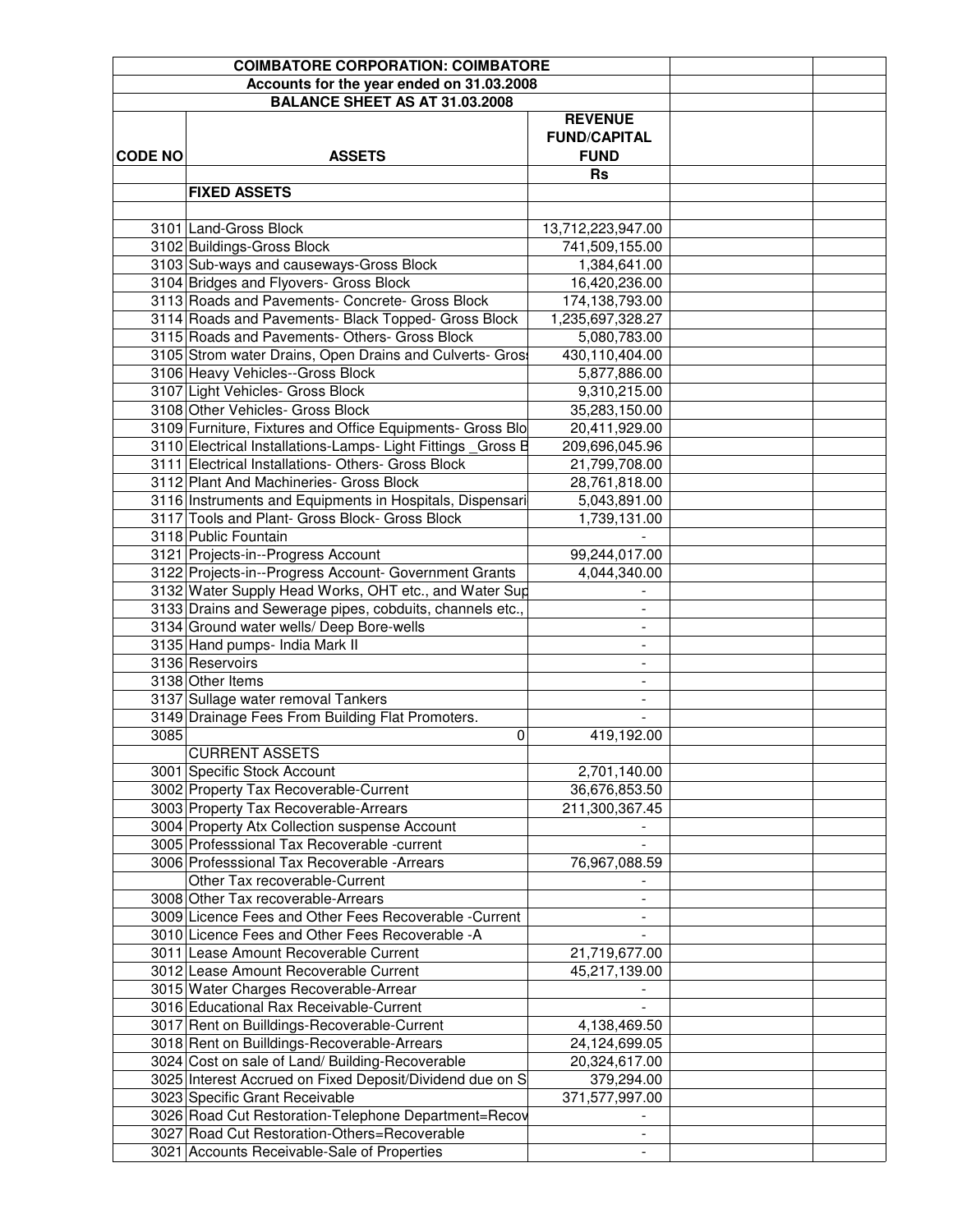|--|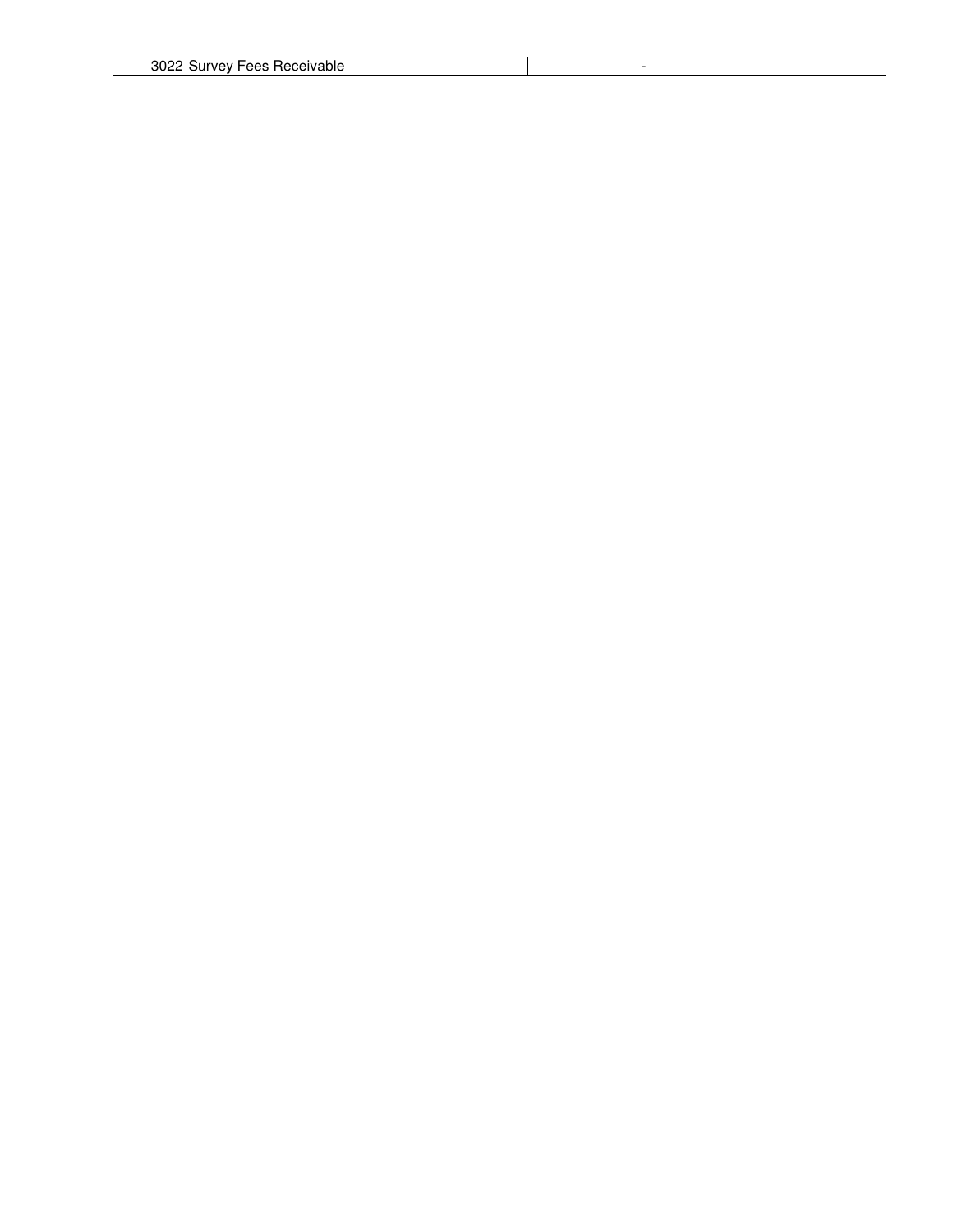|                | 3048 wages To Technical Assistants (Petty Supervision Ch     |                          |  |
|----------------|--------------------------------------------------------------|--------------------------|--|
|                | 3049 Collection of Arrears of Taxes- Doubtful                |                          |  |
|                | 3050 Collection of Arrears of Non-Taxes (Fees)- Doubtful     |                          |  |
|                | 3056 Deposits-Recoverable                                    | 1,870,380.00             |  |
|                | 3028-3046 Staff advance recoverable<br>->                    | 10,525,898.00            |  |
|                | 3047 Interest on Staff Advances-Recoverable Account          | 172,015.00               |  |
|                | 3071 Pension and Leave Salary Contributions Receivable       |                          |  |
|                | 3052 Advance to the Contractors                              | 1,107,378.00             |  |
|                | 3051 Advance to the Suppliers                                | 43,913,791.00            |  |
|                | 3131 Advane to TWARD Board/ Metro Water Board                | 2,400,000.00             |  |
|                | 3053 Material Cost recoverable Account-Contractors           |                          |  |
|                | 3054 Advance Recoverable-Expenses                            | 2,038,123.00             |  |
|                | 3055 Other Advances- Recoverable                             | 82,949,781.00            |  |
|                | 3125 Advances to PWD/ Highways/ Tamil Nadu Constructi        | 4,500,000.00             |  |
|                | 3058 General Imprest Account                                 | 237,924.50               |  |
|                | 3059 Cash Account                                            |                          |  |
|                | 3060 Collection account Bank                                 | 140,827,345.36           |  |
|                | 3061 Collection account Bank                                 | 99,225,074.92            |  |
|                | 3063 Collection account Bank                                 | 17,019,160.00            |  |
|                | 3066 Payment Account Bank                                    | 58,611,256.45            |  |
|                | 3070 Fixed deposit                                           | 910,497,909.38           |  |
|                | 3123 INDIAN BANK A/C N0 102                                  | 5,295,513.65             |  |
|                |                                                              | 33,180,421.28            |  |
|                | 3064 Devolution Fund AccountBank Of India                    | 283,219,826.58           |  |
|                | 3142 Under Ground Drainage Scheme - Deposits                 |                          |  |
|                | 3065 Personal Deposit A/c Treasury                           | 3,448,682.00             |  |
|                | 3126 BANK OF INDIA A/C NO17049                               |                          |  |
|                | 3127 BANK OF INDIA A/C NO17050                               | 1,114,217.00             |  |
|                | <b>OTHER ITEMS</b>                                           | 3,681,323.00             |  |
|                |                                                              |                          |  |
|                | 3057 Prepaid expenses                                        |                          |  |
|                | 3072 Miscellaneous recoveries- Receivable                    | $\overline{\phantom{0}}$ |  |
|                | 3073 Acumulated Depreciation Fund Investment                 | $\blacksquare$           |  |
| 3098           | 0                                                            |                          |  |
|                | 3128 Defrred Revenue expenditure                             |                          |  |
|                | 3129 Basic Amnities Scheme                                   |                          |  |
|                | 3130 National Slum Development Programme                     |                          |  |
|                | 3151 10 th Finance commission                                |                          |  |
|                | 3152 Decentralised District Plan                             |                          |  |
|                | 3090 Other bank account as per contra                        | 2,848,087.00             |  |
|                | 3100 Interfund Transfers                                     | (78,074,889.85)          |  |
|                |                                                              | 19,203,933,169.59        |  |
|                |                                                              |                          |  |
|                |                                                              |                          |  |
|                | <b>COIMBATORE CORPORATION: COIMBATORE</b>                    |                          |  |
|                | Accounts for the year ended on 31.03.2008                    |                          |  |
|                |                                                              |                          |  |
|                | SCHEDULE: A TO BALANCE SHEET AS AT 31.03.2008                |                          |  |
|                |                                                              |                          |  |
|                |                                                              | <b>REVENUE</b>           |  |
|                |                                                              | <b>FUND/CAPITAL</b>      |  |
| <b>CODE NO</b> | <b>ASSETS</b>                                                | <b>FUND</b>              |  |
|                |                                                              | <b>Rs</b>                |  |
|                | 4061 Buildings- Accumulated Depreciation                     | 156,265,753.00           |  |
|                | 4062 Subways and causeways- Accumulated Depreciation         | 944,308.00               |  |
|                | 4063 Bridges and Flyovers- Accumulated Depreciation          | 4,286,471.00             |  |
|                | 4064 Storm water drains, Open drains and culverts- Accum     | 297,683,611.00           |  |
|                | 4065 Heavy Vehicles- Accumulated Depreciation                | 2,247,875.00             |  |
|                | 4066 Light Vehicles- Accumulated Depreciation                | 7,913,773.00             |  |
|                | 4067 Other Vehicles- Accumulated Depreciation                | 15,987,812.00            |  |
|                | 4068 Furniture, Fixtures and Office Equipments- Accumula     | 12,893,052.00            |  |
|                | 4069 Electrical Installation- Lamps and Tube Lights Fittings | 196,733,484.00           |  |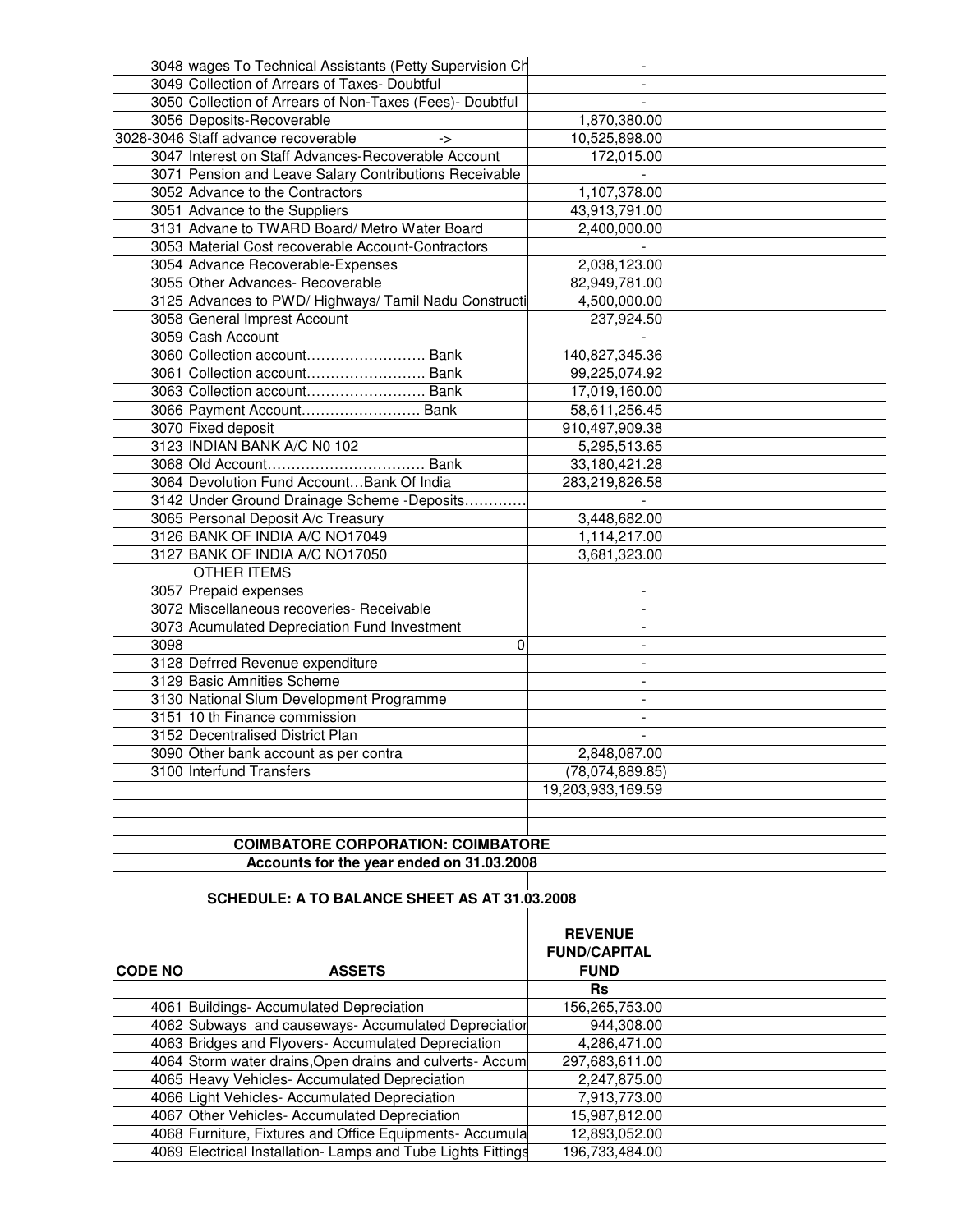| $\sim$<br>Others-Accumulated<br>. Installation-<br>Electrical<br>depreciati | $\overline{\phantom{0}}$<br>00<br>845<br>$\overline{\phantom{a}}$ |  |
|-----------------------------------------------------------------------------|-------------------------------------------------------------------|--|
|                                                                             |                                                                   |  |